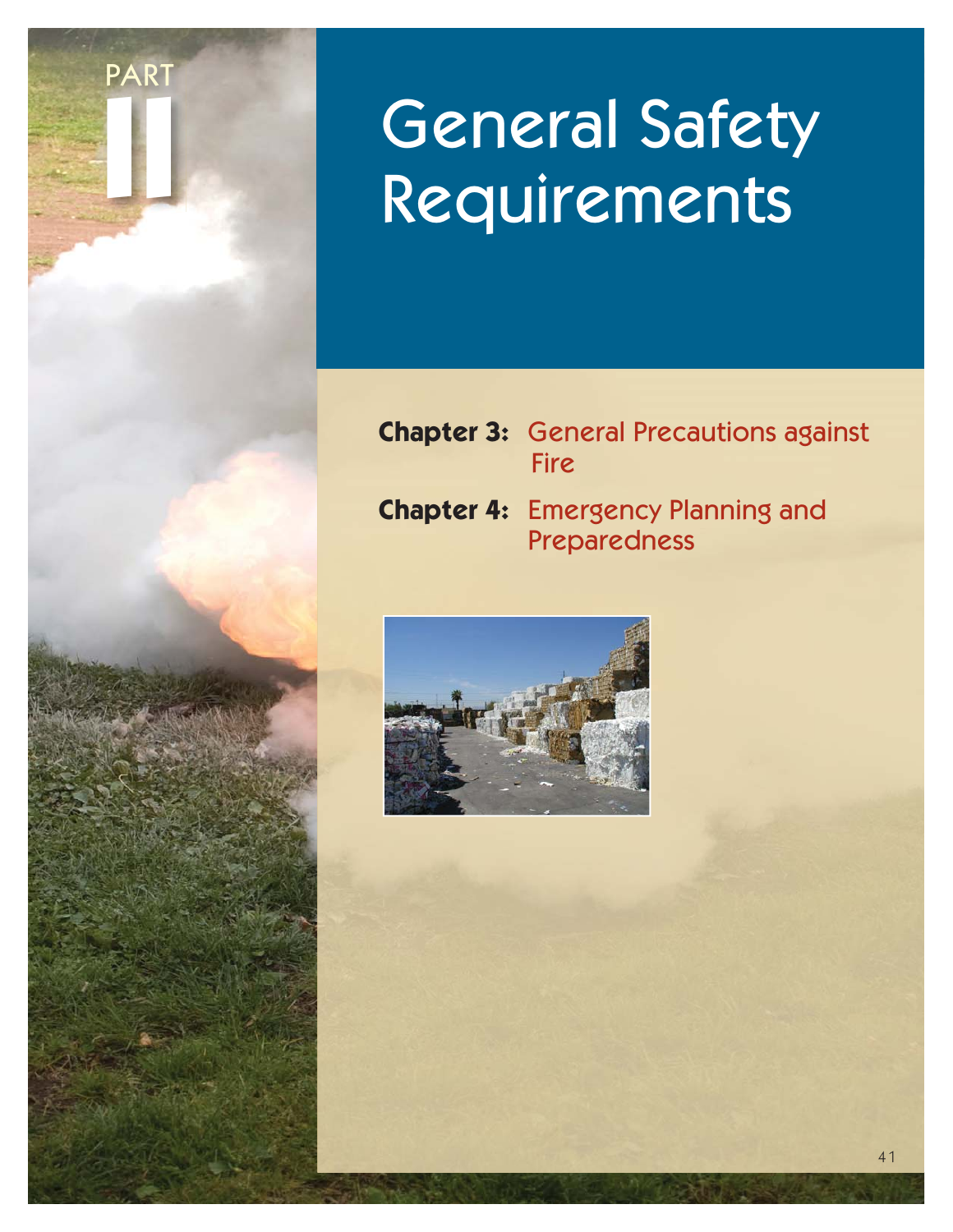

# General Precautions against Fire



The general safety requirements in the IFC were developed to control a wide variety of fire safety concerns that may not need additional clarification or the level of detail that might be found in other chanters control a wide variety of fire safety concerns that may not need additional clarification or the level of detail that might be found in other chapters.

Chapter 3 covers combustible waste materials (such as wood, paper and plastics) and sources of ignition. Ignition sources include mechanical, chemical, electrical or optical energy. The chapter also addresses topics such as fire safety issues related to vacant premises and fueled equipment. Vacant premises can be a major fire hazard to communities because if they are not adequately secured, they may be used for criminal activity or as illegal and substandard housing. "Fueled equipment" includes motorcycles, mopeds, lawn-care equipment and portable cooking equipment. Fueled equipment can be found in a variety of buildings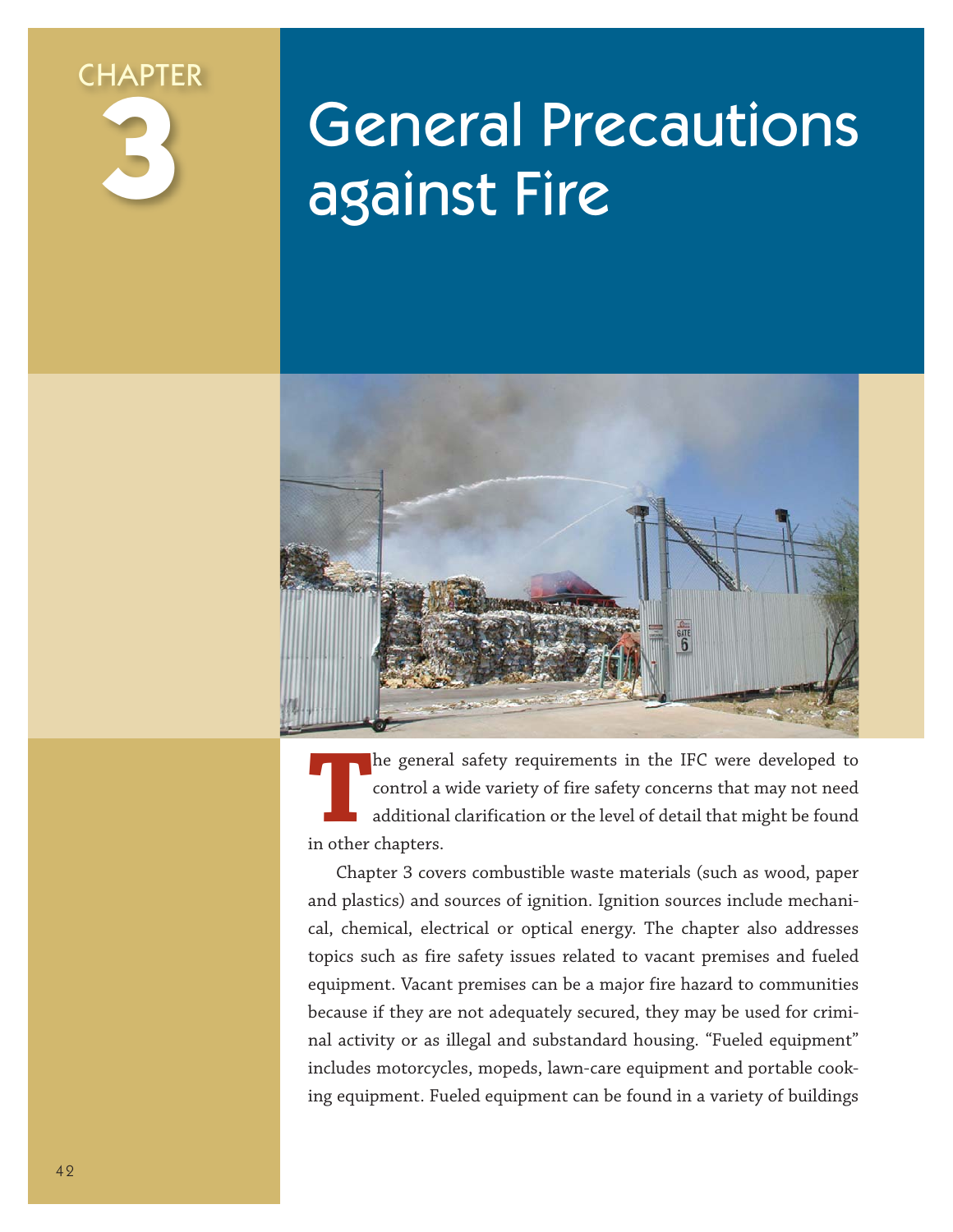and work sites, and represents another fire hazard because of the fuels used and the common indoor use of the equipment. Chapter 3 also contains requirements addressing hazards to fire fighters and fire-fighting operations.

#### **COMBUSTIBLE MATERIALS**

Combustible materials are natural or synthetic materials that can be ignited and support combustion. Combustible materials in the context of this chapter and IFC Chapter 3 are not combustible metals or flammable solids—these are hazardous materials that are regulated by other provisions in the fire code. Materials regulated by IFC Chapter 3 generally are organic materials such as sawn wood, dimensional lumber, waste paper or cardboard and baled cotton or paper. Synthetic materials may include plastics, fabrics or composite materials. Combustible materials are always solids and will have varying sizes and densities. The smaller the surface area of a combustible material and the lighter its density, the more easily it is ignited. The orientation of the combustible material, the strength of the ignition source and other variables can influence the ignition of combustible materials.

The fire code recognizes that combustible materials are an important part of businesses and industries. The combustible material requirements in IFC Chapter 3 address the orderly storage of these materials, locating the materials away from ignition sources and, if the storage is indoors, separating the combustible materials from means of egress components and concealed spaces where they could accelerate the rate an unwanted fire grows and spreads. Orderly storage can slow the rate of fire spread, which benefits fire fighters in the event the materials are ignited (Figure 3-1). **[Ref. 315]**

While it is not within the scope of this chapter, fire code officials should understand that storage of many combustible materials over 12 feet in height inside of buildings introduces the potential for a fire that will exhibit a much faster growth rate when compared to the same materials stored at or near the floor level. Such storage can be found in many warehouses and mercantile occupancies and is required to comply with the requirements in IFC Chapter 32. Chapter 14 in this book introduces the reader to the hazards of highpiled combustible storage.

When combustible materials become "waste," the IFC takes a more aggressive approach: the materials must be removed and disposed of in a controlled manner. For most combustible wastes, the IFC requires that they be placed in noncombustible waste containers or plastic containers formulated from chemicals that reduce the amount of heat it releases if ignited. When materials are placed in bulk trash receptacles (dumpsters), the fire code requires they be located at least 5 feet from combustible construction, wall openings and combustible roof eaves (Figure 3-2). Because of land use limitations, it is very common to place dumpsters inside of buildings. In such instances, the room hous-



**FIGURE 3-1** Ignition of combustible materials beneath the egress stairs can eliminate the stairs as an escape path, and storage of these materials there is therefore is a violation of the IFC.

#### **Code Essentials**

The IFC requirements for combustible materials depend on whether the material is used as a material or goods or if it is waste material. Combustible material must be stored in an orderly manner, away from ignition sources and in locations that do not disrupt the means of egress. Combustible waste must be located in approved waste receptacles. The IFC has specific requirements for dumpsters located indoors and outdoors.  $\bullet$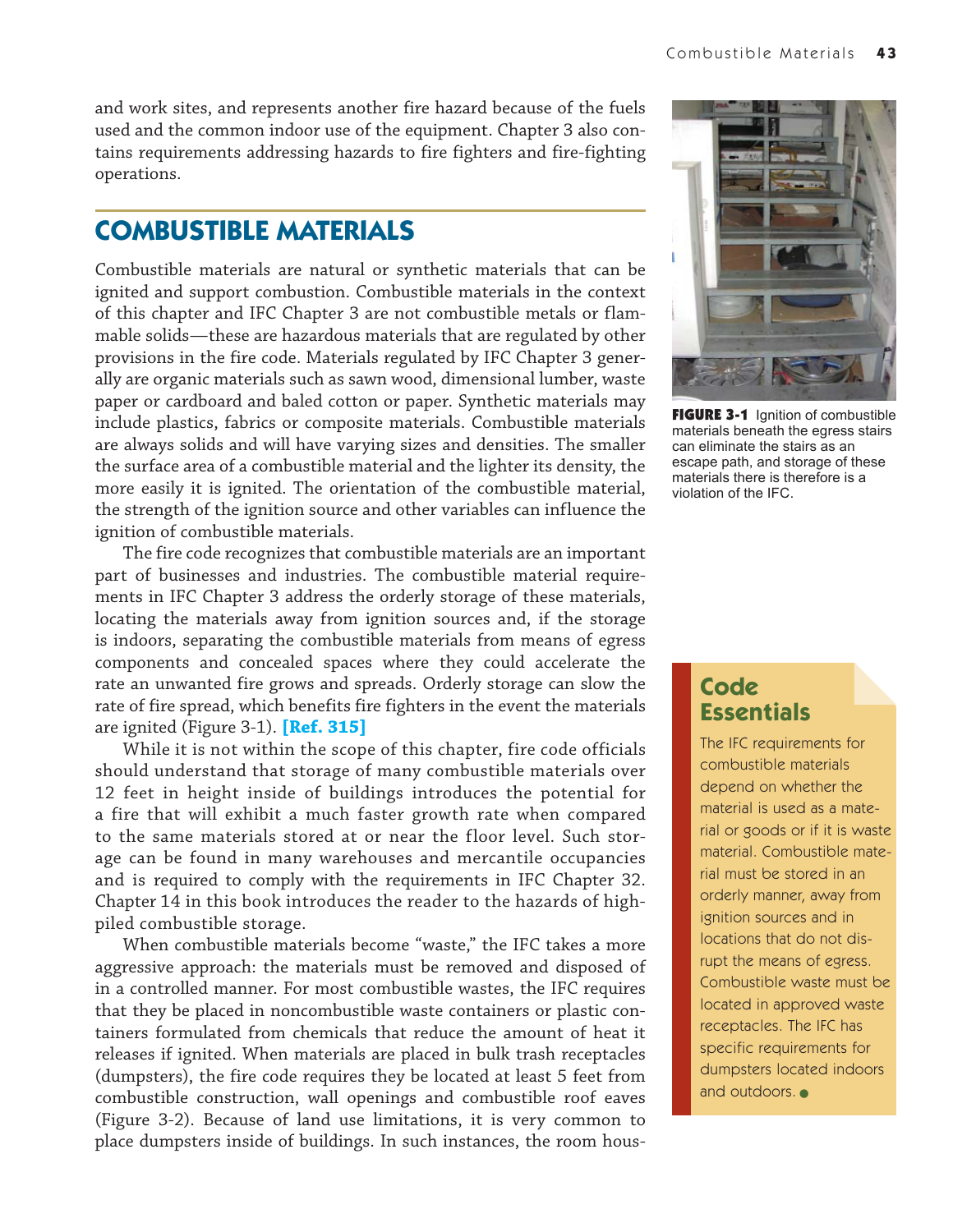

FIGURE 3-2 The IFC requires separation of outdoor dumpsters from buildings to limit the likelihood of the dumpster igniting an exposure building.

ing the dumpster is required to be protected by an automatic sprinkler system. Sprinkler protection is not required when the dumpster is located in a building constructed of noncombustible, fire-resistive materials and used exclusively for dumpster or trash container storage. **[Ref. 304.3]**

# **IGNITION SOURCES**

Controls for ignition sources are dictated in several chapters of the IFC, including specific requirements for electrical equipment and hot work involving brazing, oxygen-acetylene cutting and welding. IFC Chapter 3 contains general requirements to address separating uses and activities involving potential sources of open flames from combustible materials. The provisions require adequate separation between open flames and combustible materials, open-flame warning devices such as road flares and negligent burning of combustible vegetation and materials. Cooking, decoration, theatrical or construction activities are regulated elsewhere in Chapter 3. **[Ref. 305]**

An open-ended requirement for the control of ignition sources and unwanted fires is included in IFC Section 305.5. This section states that when situations, uses or processes have repeatedly caused fires, the cause of the fire must be mitigated. This section can be used to address systems or situations that are not specifically regulated in the code, but are creating an unsafe situation resulting in repeat fires. There are no specific requirements to address the hazard other than the requirement to modify the situation to prevent further fires. **[Ref. 305.5]**

## **OPEN FLAMES**

The IFC allows the use of open flames for theatrical performances, food preparation, religious ceremonies, decoration and paint removal. Open flames are prohibited in sleeping units of Group R-2 dormitories and for cooking on combustible balconies of Group R-1 and R-2 occupancies



unless they are protected by an automatic sprinkler system. Under very limited conditions, open flames are permitted in assembly (Group A) occupancies. The IFC requires an operational permit for using open flames in assembly areas. **[Ref. 105.6.34]**

When open flames are used for decorations, the fuel source cannot be liquefied petroleum gas or a liquid with a flash point temperature less than 140°F (Figure 3-3). If the device contains more than 8 ounces of fuel, it must be designed to be self-extinguishing and have a limited rate of fuel release if it is tipped over. The decorative **FIGURE 3-3** An open flame decorative device **Figure 10 CM** flame source must be adequately secured and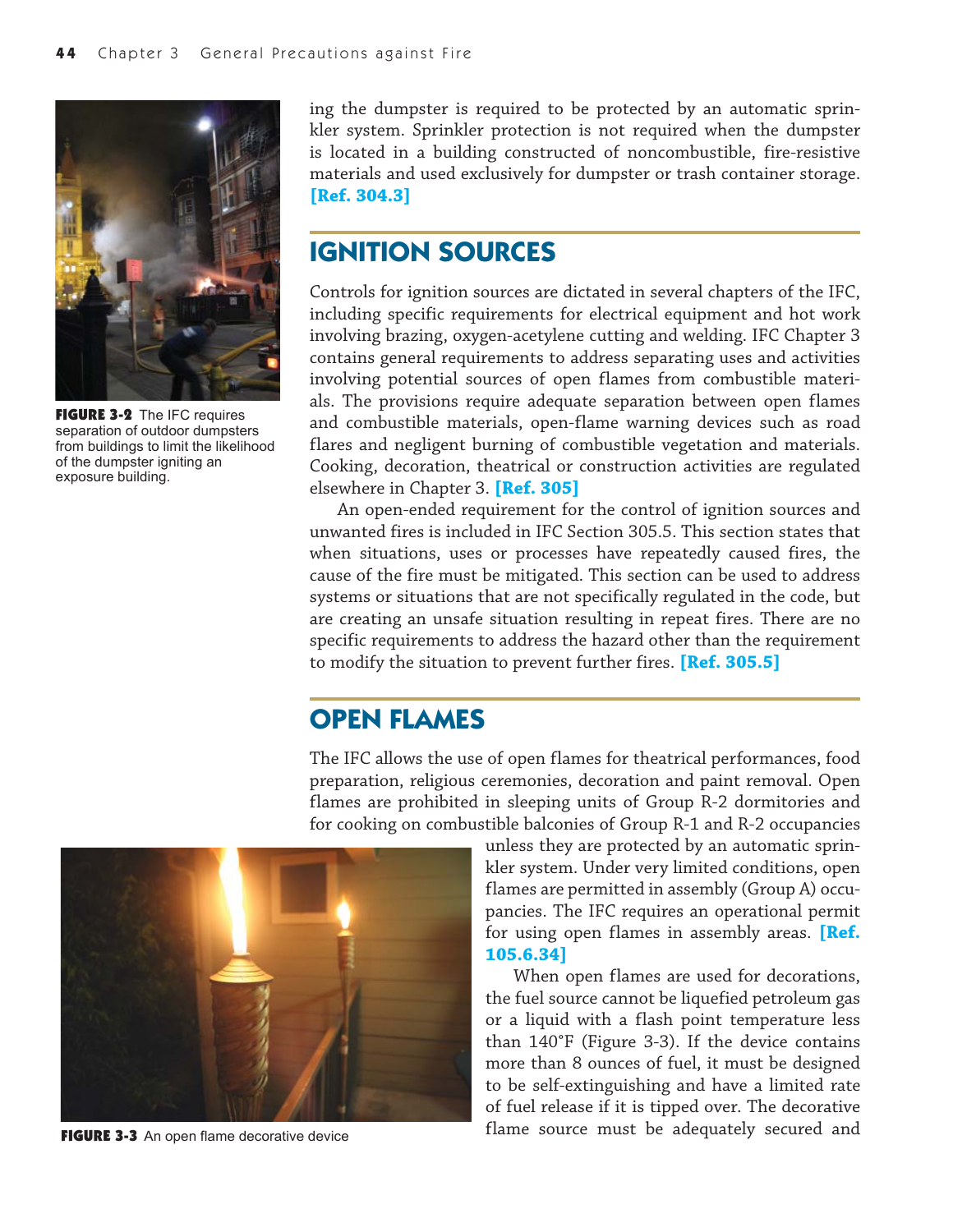located so it is not an ignition source of interior finishes such as shades or curtains. **[Ref. 308.3.1]**

Open flames are commonly used in the table side preparation of food and beverages. These activities commonly occur in assembly occupancies such as restaurants and nightclubs; therefore, the use of open flames in an occupancy with a large occupant load requires close supervision and detailed regulations (Figure 3-4). The IFC limits the volume of liquid that can be dispensed to 1 ounce or less per serving and limits the container volume to 1 quart. The activity must have a controlled flame height and is limited to the immediate area where the food is prepared for consumers. Flaming foods and beverages may not be carried through the restaurant or nightclub. The person who prepares the flaming food or beverage is required to have a wet cloth towel to extinguish the flame in the event of an emergency. **[Ref. 308.1.8]**

#### **VACANT PREMISES**

Vacant buildings can present a significant fire threat to a community. These buildings can be used by transients for housing or for illegal activities. The building itself can be made unsafe by the theft of plumbing and electrical components manufactured from copper, brass or other valuable materials. Thieves will open walls and shafts to remove these building materials, creating vertical paths for fire spread. To limit the risk of unwanted fires, the IFC has requirements for fire safety in vacant buildings.

Buildings that are vacated can be demolished by the jurisdiction. In many communities the jurisdiction may place a lien on the property to recover the demolition costs. Demolition generally occurs when a building is continuously used for illegal activities, is structurally unsafe or is a fire hazard or a public nuisance. In other cases, the building may be secured and eventually reoccupied or even renovated. In such cases, the securing of the building or its renovation must comply with the IBC, the *International Property Maintenance Code,* and the IFC (Figure 3-5). **[Ref. 311.1.1]**

Safeguarding a building requires that openings into the structure, such as doors and windows, are protected from unauthor-

ized entry (Figure 3-6). Whenever possible, fire protection systems should be maintained in service; however, this can be difficult especially in cold weather environments that can freeze water in wet-pipe sprinkler or standpipe systems or in hot, humid environments that can cause corrosion in electronic components installed in fire alarm control units and smoke detectors. In these cases, the fire code official can permit the system to be disabled, provided that combustible materials and hazardous materials are removed from the building and the building's location in relation to other exposure buildings does not represent a fire hazard. In all cases, any fire-resistance-rated con-



FIGURE 3-4 Open flames used to prepare food and beverages are regulated by the IFC.

#### **Code Essentials**

Vacant buildings must be safeguarded to limit the potential for vandalism or acts of arson. The IFC requires that the building's fire protection system be maintained and requires the removal of any combustible materials and hazardous materials. The fire code official is authorized to require placarding of a vacant building to identify fire-fighting hazards.  $\bullet$ 



FIGURE 3-5 A vacant building that is not safeguarded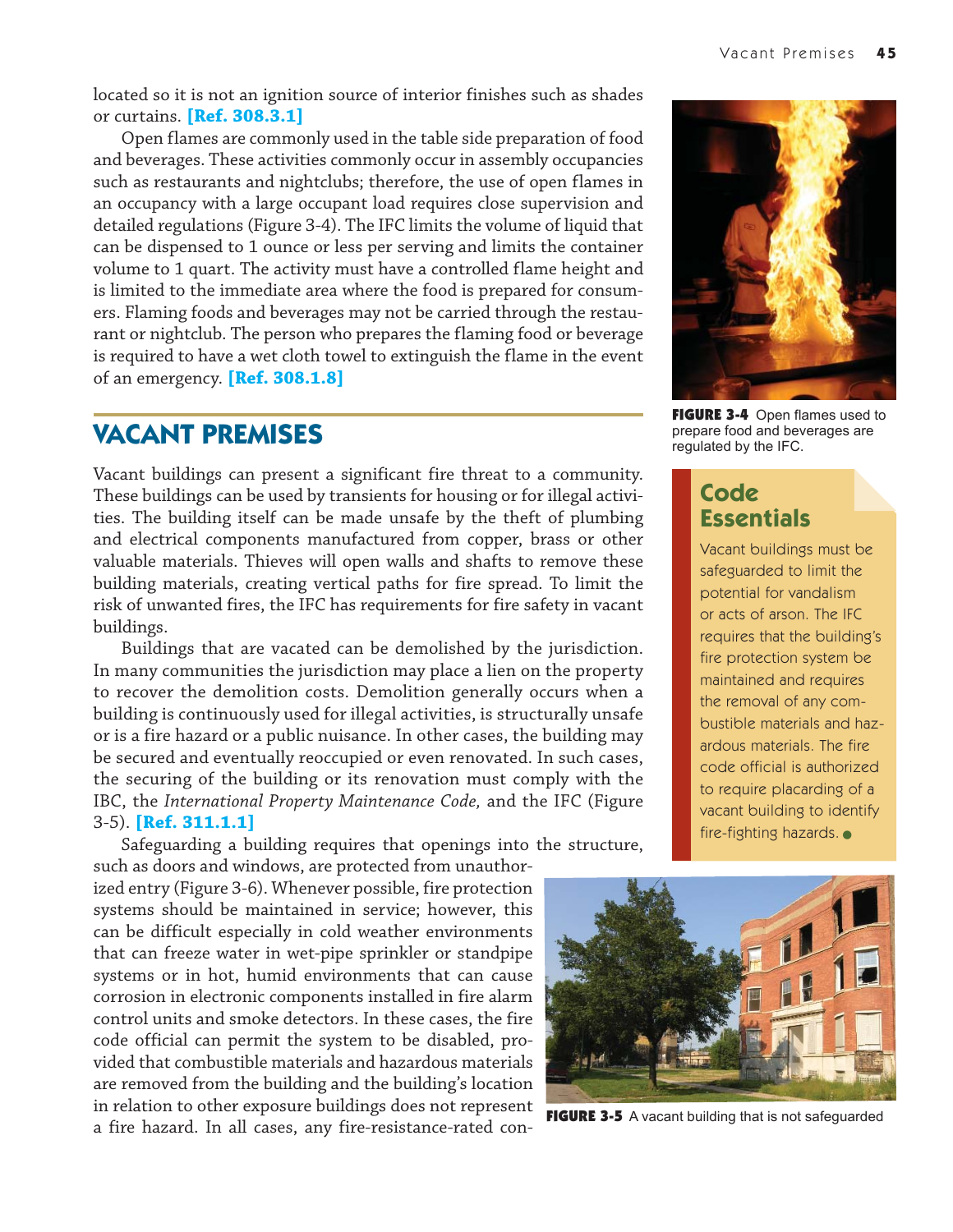struction and assemblies must be maintained in vacant buildings to limit the spread of fire. **[Ref. 311.2]**



FIGURE 3-6 A safeguarded vacant building

The IFC authorizes the fire code official to placard unsafe buildings to warn fire fighters of interior hazards (Figure 3-7). The placard is used to indicate if a structure is safe to enter during fire-fighting operations or to indicate certain structural and life safety hazards to fire fighters. For example, the placard could indicate that the roof is open, fire escapes are unsafe, holes exist in the flooring or stairways are unsafe. Placards are required on all sides of a building and at entry doorways. The IFC dictates the minimum size and symbols required on the placard. **[Ref. 311.5]**



FIGURE 3-7 Fire-fighter building warning placard